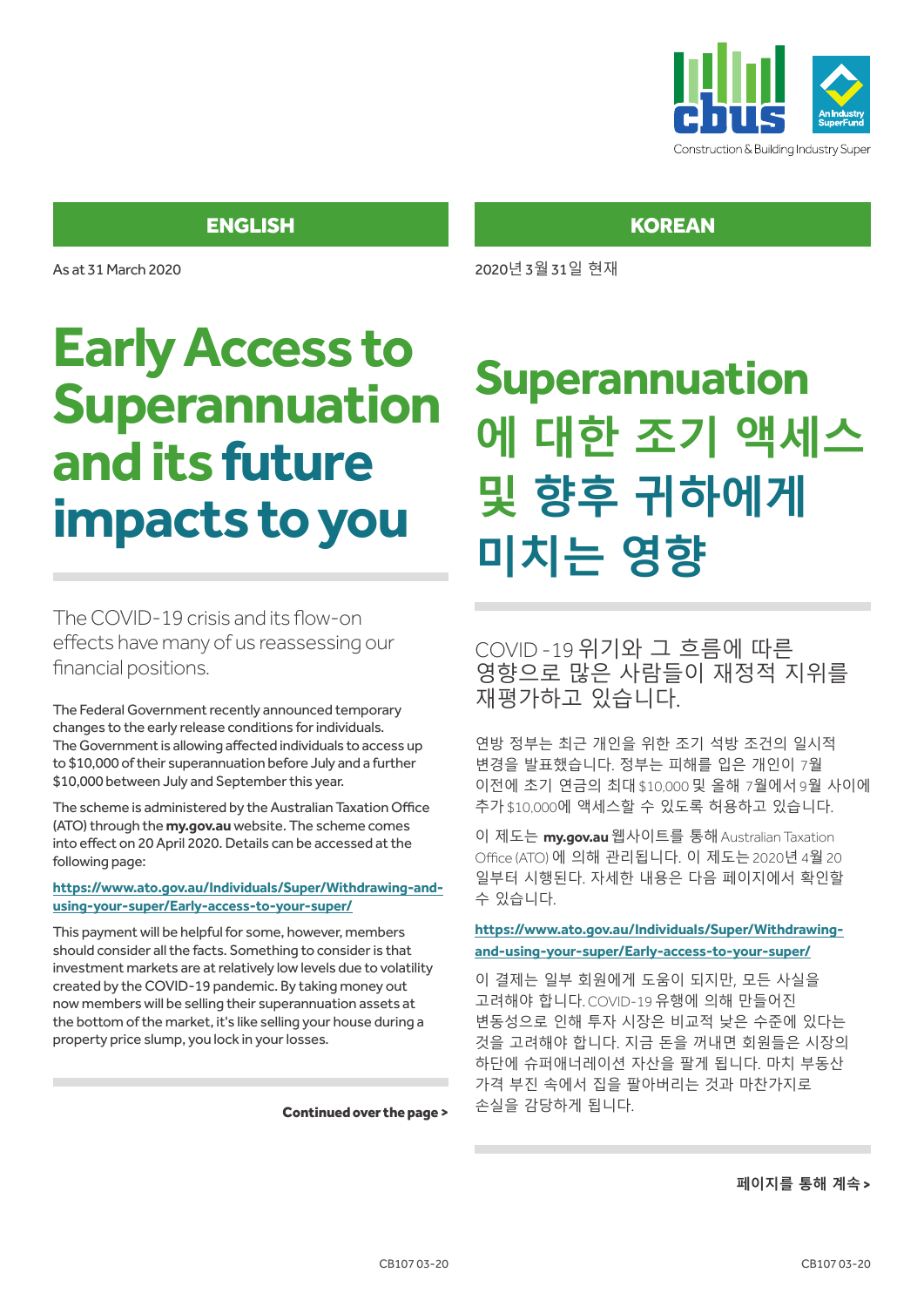Taking \$20,000 from your super now can have a **significant effect** on your balance come retirement. To illustrate:



The calculation is provided for illustration purpose and is based on certain assumptions including, but not limited to, the following:

- 1. Assumes default Growth (Cbus MySuper) option during the accumulation phase.
- 2. Default insurance cover of 4 units for Manual members.

3. Assumes long-term CPI at 2.5% and rise in living standard at 1% p.a. Past performance is not a reliable indicator of future performance. You should look at your own financial position, objectives and requirements before making any financial decisions.

CB107 03-20

계산은 예시 목적을 위해 제공되며, 다음을 포함하지만, 이들로 제한되지

않는 특정 가정에 기초한다: 1. 축적 단계 동안 기본 성장 (Cbus MySuper) 옵션을 가정합니다.

슈퍼에서 2만 달러를 가져가면 은퇴 후 잔액에**상당한**영향을 미칠 수 있습니다.

**KOREAN** 

설명하려면:

- 
- 2. 매뉴얼 회원용 4단위의 기본 보험 적용.

3. 장기 CPI를 2.5% 로 가정하고 1% p.a. 로 생활 표준 상승.

과거의 성과는 미래의 성과를 신뢰할 수 있는 지표가 아닙니다. 재무 결정을 내리기 전에 자신의 재무 상태, 목표 및 요건을 살펴야 합니다.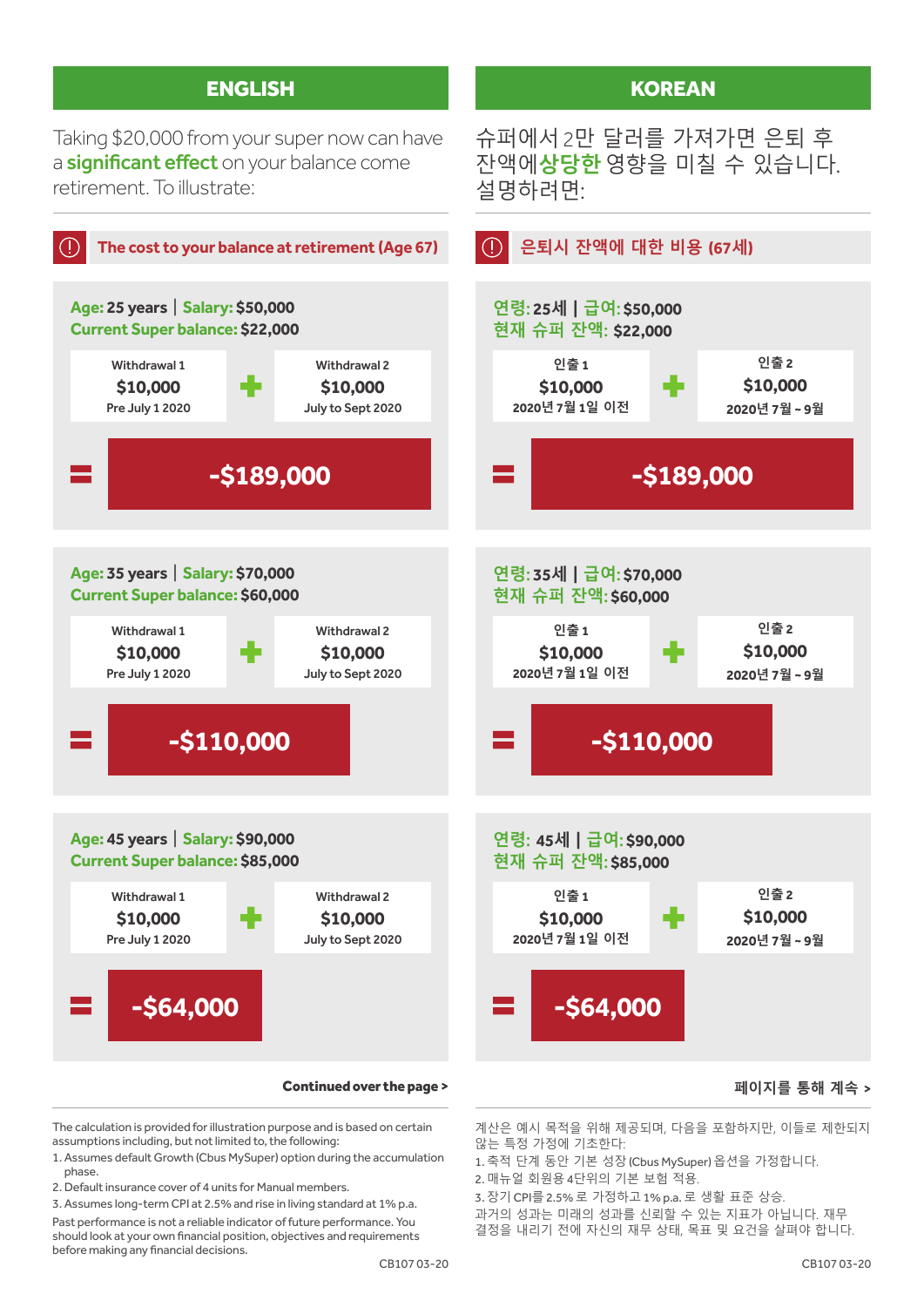## **Consider your Insurance Cover**

The insurance most members get through Cbus provides ongoing financial protection and security for you and your family. If you withdraw your super and your balance gets too low, you may not be able to cover the costs of your insurance and this cover will stop.

## **Other Potential Financial Sources and Financial Relief**

There are a number of sources of financial assistance as industry and governments respond to the crisis. Some of these maybe a better short-term solution with less long-term impacts on your financial future.

#### **Federal Government COVID-19 Support Schemes**

The Federal Government is progressively releasing financial support packages. Follow this link to find eligibility criteria and links to apply:

#### **https://www.servicesaustralia.gov.au/individuals/subjects/ affected-coronavirus-covid-19**

#### **Supplement payments of \$750**

All eligible Centrelink payment recipients will receive a \$750 payment in April 2020 and another \$750 payment in June/July 2020, payment from 13 July 2020 is subject to the member getting an eligible payment or have an eligible concession card on 10 July 2020.

#### **Jobkeeper Payment**

The federal government announced a new scheme on 30 March. Legislation is to be finalised. Click here to find out more:

#### **https://treasury.gov.au/sites/default/files/2020-03/Fact\_ sheet\_Info\_for\_Employees\_0.pdf**

#### **Loan Holidays**

It may be possible to request a temporary pause on your mortgage. Each bank will have different approaches and it may vary according to the loan product you have.

#### **Rental Assistance**

You might be eligible for rental assistance through the Federal Government's COVID response packages:

#### **https://www.servicesaustralia.gov.au/individuals/services/ centrelink/rent-assistance**

#### **Managing Debt**

If your income is disrupted, debt can become an issue that you need to manage. The National Debt helpline has easy to use resources and a counseling service.

**https://ndh.org.au/debt-problems/covid19/**

#### Continued over the page >

### **KOREAN**

# **귀하의 보험 보장을 고려하십시오**

Cbus를 통해 얻는 대부분의 보험은 귀하와 귀하의 가족에게 지속적인 재정적 보호와 보안을 제공합니다. 슈퍼를 인출하고 잔액이 너무 낮아지면 보험 비용을 충당할 수 없을 수도 있으며 이 보상은 중지됩니다.

## **기타 잠재적 재정 출처 및 재정 완화**

업계와 정부가 위기에 대응함에 따라 여러 가지 재정적 지원이 제공됩니다. 이 중 일부는 귀하의 재정적 미래에 덜 장기적인 영향을 미치는 더 나은 단기 솔루션일 수 있습니다.

### **연방 정부 COVID-19 지원 제도**

연방 정부는 점진적으로 금융 지원 패키지를 공개하고 있습니다. 신청 자격 기준과 링크를 찾으려면 다음 링크를 따르세요.

**https://www.servicesaustralia.gov.au/individuals/subjects/ affected-coronavirus-covid-19**

#### **보충 지불 \$ 750**

적격한 Centrelink 결제 수취인은 모두 2020년 4월에 \$ 750 의 결제대금을 받고 2020년 6월/7월에 \$ 750의 결제대금을 더 받게 되며, 2020년 7월 13일부터 결제대금은 적격한 결제대금을 받거나 2020년 7월 10일에 적격한 양보 카드를 갖게 됩니다.

#### **직업지기 지급**

연방 정부는 3월 30일 새로운 계획을 발표했다. 법안이 최종 확정될 예정입니다. 자세한 내용은 여기를 클릭하세요.

#### **https://treasury.gov.au/sites/default/files/2020-03/Fact\_ sheet\_Info\_for\_Employees\_0.pdf**

#### **대출연휴**

주택담보대출에 대한 일시적인 일시정지를 요청할 수 있습니다. 은행마다 접근 방식이 다를 수 있으며 대출 상품에 따라 다를 수 있습니다.

#### **레지던스 지원**

연방 정부의 COVID 대응 패키지를 통해 대여 지원을 받을 수 있습니다.

#### **https://www.servicesaustralia.gov.au/individuals/services/ centrelink/rent-assistance**

#### **채무 관리**

귀하의 수입이 중단되면, 부채는 귀하가 관리해야 하는 문제가 될 수 있습니다. National Debt 헬프라인에는 사용하기 쉬운 리소스와 상담 서비스가 마련되어 있습니다.

#### **https://ndh.org.au/debt-problems/covid19/**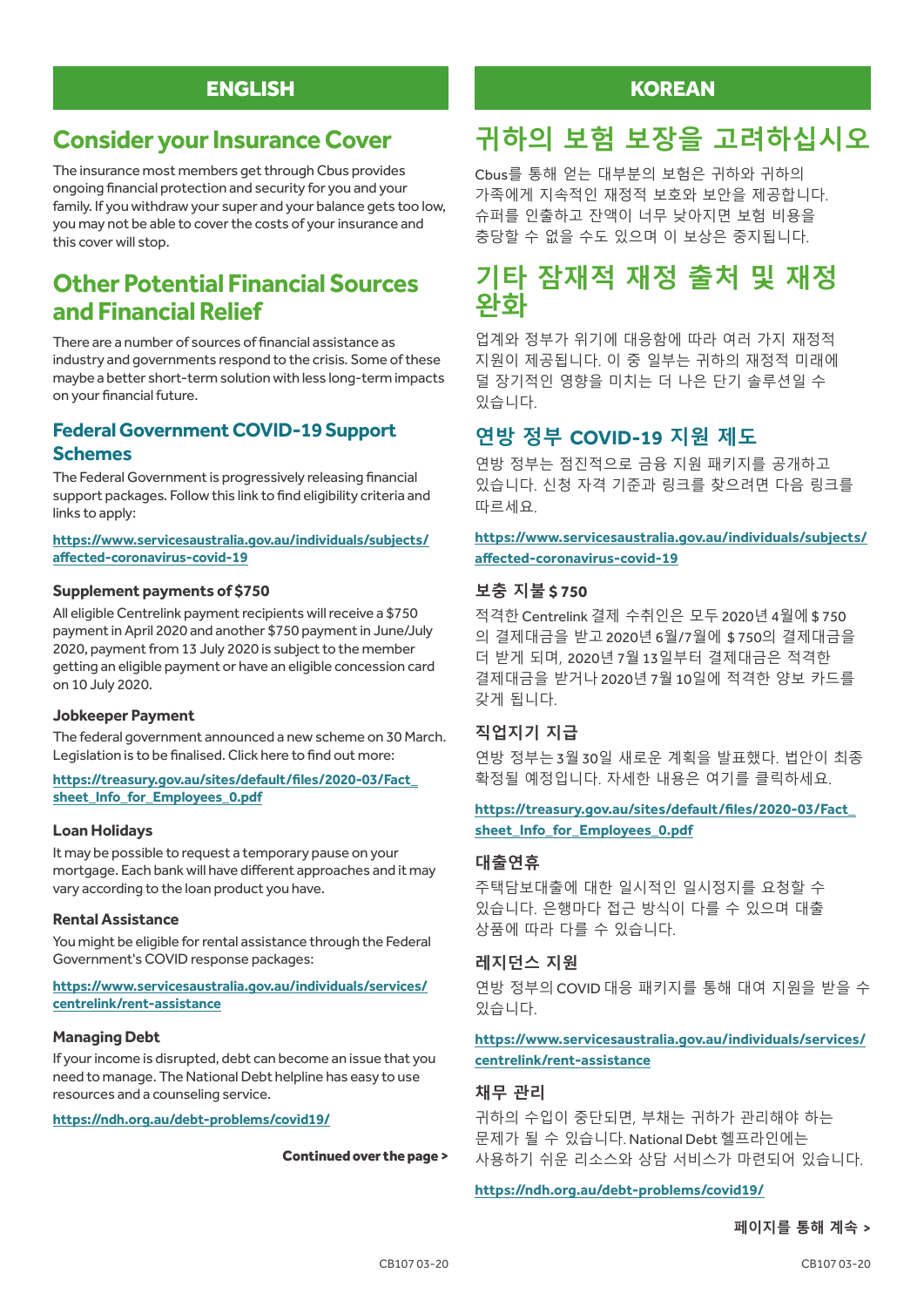#### **Industry Schemes**

You may also have entitlements through your membership of various industry schemes. Please use the following websites to get the latest information. If you are a member of a Union, they can also assist with further relevant information.

| <b>Redundancy Schemes</b>           |                                                             |  |
|-------------------------------------|-------------------------------------------------------------|--|
| <b>Queensland and NT</b>            |                                                             |  |
| <b>ACIRT</b>                        | https://www.acirt.com.au/                                   |  |
| <b>BERT</b>                         | https://www.bert.com.au/                                    |  |
| <b>CIRT</b>                         | https://www.cirt.com.au/                                    |  |
| <b>MERT</b>                         | https://www.mert.com.au/Home/                               |  |
| <b>Western Australia</b>            |                                                             |  |
| Reddifund                           | https://www.reddifund.com.au/                               |  |
| <b>ACIRT</b>                        | https://www.acirt.com.au/                                   |  |
| Protect                             | https://www.protect.net.au/                                 |  |
| <b>Victoria</b>                     |                                                             |  |
| <b>ACIRT</b>                        | https://www.acirt.com.au/                                   |  |
| <b>Incolink</b>                     | https://www.incolink.org.au/                                |  |
| Protect                             | https://www.protect.net.au/                                 |  |
| <b>Australian Capital Territory</b> |                                                             |  |
| <b>ACIRT</b>                        | https://www.acirt.com.au/                                   |  |
| <b>New South Wales</b>              |                                                             |  |
| <b>ACIRT</b>                        | https://www.acirt.com.au/                                   |  |
| <b>MFRT</b>                         | https://www.mert.com.au/Home/                               |  |
| <b>South Australia</b>              |                                                             |  |
| <b>ACIRT</b>                        | https://www.acirt.com.au/                                   |  |
| <b>Birst</b>                        | https://www.birst.com.au/                                   |  |
| Protect                             | https://www.protect.net.au/                                 |  |
| <b>Tasmania</b>                     |                                                             |  |
| <b>Incolink</b>                     | https://www.incolink.org.au/                                |  |
| Long Service Leave                  |                                                             |  |
| Queensland                          |                                                             |  |
| <b>QLeave</b>                       | https://www.gleave.gld.gov.au/                              |  |
| <b>Western Australia</b>            |                                                             |  |
| My leave                            | https://www.myleave.wa.gov.au/                              |  |
| <b>Victoria</b>                     |                                                             |  |
| Co Invest                           | https://www.coinvest.com.au/                                |  |
| South Australia                     |                                                             |  |
| Portable leave                      | https://www.portableleave.org.au/                           |  |
| <b>Tasmania</b>                     |                                                             |  |
| <b>Tasbuild</b>                     | https://tasbuild.com.au/                                    |  |
| <b>Northern Territory</b>           |                                                             |  |
| <b>NTbuild</b>                      | http://www.ntbuild.com.au/                                  |  |
| <b>New South Wales</b>              |                                                             |  |
| Long Service Leave<br>Corporation   | https://www.longservice.nsw.gov.au/                         |  |
| <b>Australian Capital Territory</b> |                                                             |  |
| <b>ACT Leave</b>                    | https://actleave.act.gov.au/<br>construction/workers/claims |  |

## **KOREAN**

## **업계 제도**

또한 다양한 업계 제도의 멤버십을 통해 자격을 가질 수 있습니다. 최신 정보를 얻으려면 다음 웹사이트를 이용해 주십시오. 귀하가 유럽연합 회원인 경우, 유럽연합은 추가 관련 정보를 지원할 수도 있습니다.

| 중복 제도                               |                                                             |  |
|-------------------------------------|-------------------------------------------------------------|--|
| Queensland 과NT                      |                                                             |  |
| <b>ACIRT</b>                        | https://www.acirt.com.au/                                   |  |
| <b>BFRT</b>                         | https://www.bert.com.au/                                    |  |
| <b>CIRT</b>                         | https://www.cirt.com.au/                                    |  |
| <b>MFRT</b>                         | https://www.mert.com.au/Home/                               |  |
| <b>Western Australia</b>            |                                                             |  |
| Reddifund                           | https://www.reddifund.com.au/                               |  |
| <b>ACIRT</b>                        | https://www.acirt.com.au/                                   |  |
| Protect                             | https://www.protect.net.au/                                 |  |
| <b>Victoria</b>                     |                                                             |  |
| <b>ACIRT</b>                        | https://www.acirt.com.au/                                   |  |
| <b>Incolink</b>                     | https://www.incolink.org.au/                                |  |
| Protect                             | https://www.protect.net.au/                                 |  |
| <b>Australian Capital Territory</b> |                                                             |  |
| <b>ACIRT</b>                        | https://www.acirt.com.au/                                   |  |
| <b>New South Wales</b>              |                                                             |  |
| <b>ACIRT</b>                        | https://www.acirt.com.au/                                   |  |
| <b>MFRT</b>                         | https://www.mert.com.au/Home/                               |  |
| <b>South Australia</b>              |                                                             |  |
| <b>ACIRT</b>                        | https://www.acirt.com.au/                                   |  |
| <b>Birst</b>                        | https://www.birst.com.au/                                   |  |
| Protect                             | https://www.protect.net.au/                                 |  |
| <b>Tasmania</b>                     |                                                             |  |
| <b>Incolink</b>                     | https://www.incolink.org.au/                                |  |
| 장기 서비스 휴가                           |                                                             |  |
| Queensland                          |                                                             |  |
| <b>QLeave</b>                       | https://www.gleave.gld.gov.au/                              |  |
| <b>Western Australia</b>            |                                                             |  |
| My leave                            | https://www.myleave.wa.gov.au/                              |  |
| <b>Victoria</b>                     |                                                             |  |
| Co Invest                           | https://www.coinvest.com.au/                                |  |
| <b>South Australia</b>              |                                                             |  |
| Portable leave                      | https://www.portableleave.org.au/                           |  |
| <b>Tasmania</b>                     |                                                             |  |
| Tasbuild                            | https://tasbuild.com.au/                                    |  |
| <b>Northern Territory</b>           |                                                             |  |
| NThuild                             | http://www.ntbuild.com.au/                                  |  |
| <b>New South Wales</b>              |                                                             |  |
| Long Service Leave<br>Corporation   | https://www.longservice.nsw.gov.au/                         |  |
| <b>Australian Capital Territory</b> |                                                             |  |
| <b>ACT Leave</b>                    | https://actleave.act.gov.au/<br>construction/workers/claims |  |